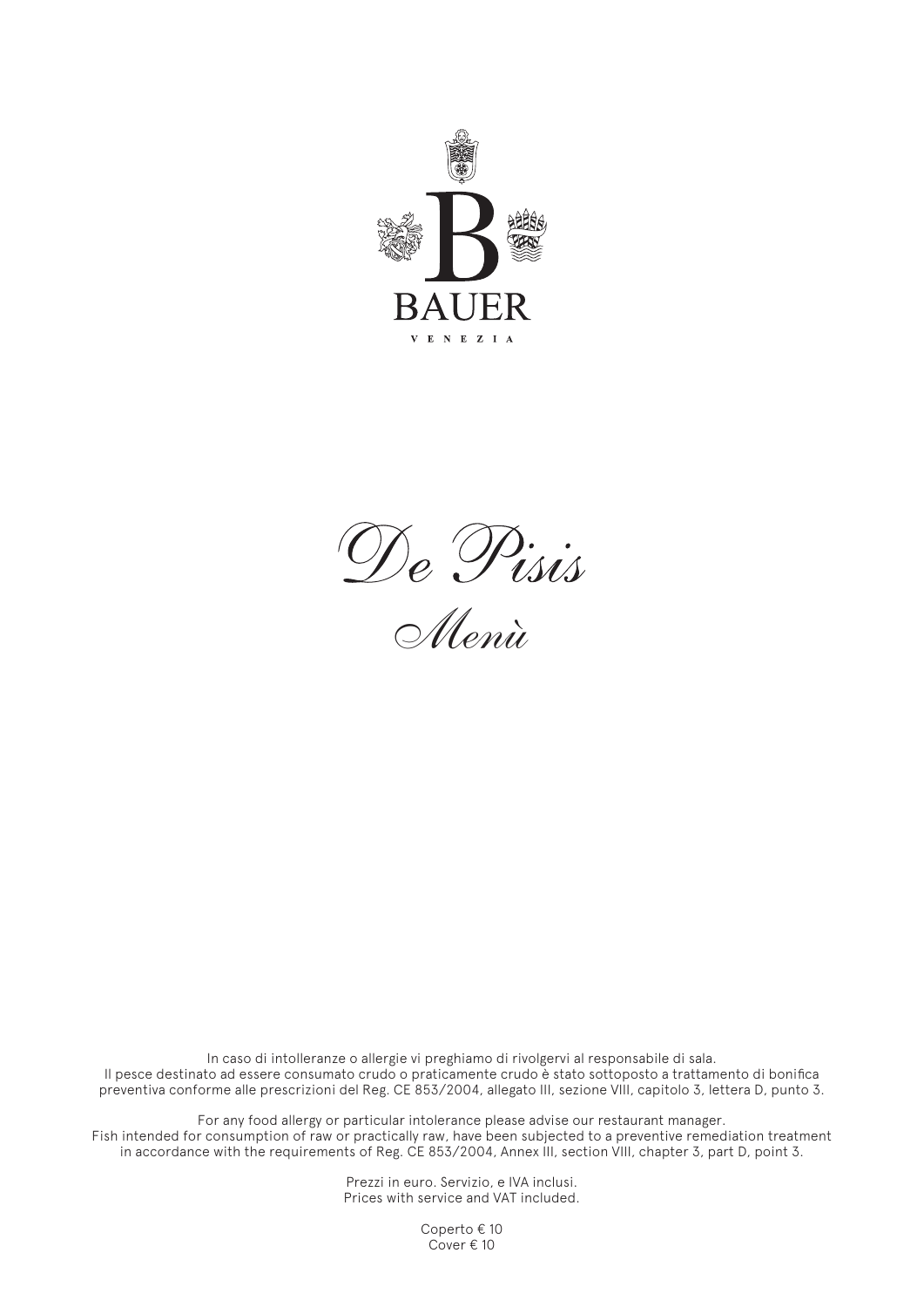# **Antipasti Appetizers**

| PROSCIUTTO DI PARMA 30 MESI E MELONE<br>Parma ham 30 months and melon                                                                                                       | 27€ |
|-----------------------------------------------------------------------------------------------------------------------------------------------------------------------------|-----|
| BATTUTA DI RICCIOLA, CAVIALE, ASPARAGI COTTI E CRUDI,<br>LA LORO MAIONESE E RUCOLA<br>Tartàre amberjack, caviar, cooked and raw asparagus,<br>mayonnaise and arugula        | 39€ |
| <b>INSALATA DI MARE</b><br>Sea salad                                                                                                                                        | 39€ |
| SCAMPI IN PASTELLA DI CECI, TARTARE DI SCAMPI,<br>MAIONESE AL ROSMARINO E RUCOLA<br>Chickpea battered langoustines, langoustine tartare,<br>rosemary mayonnaise and arugula | 39€ |
| TARTARE DI MANZO ALLA PIZZAIOLA, CAPPERI, OLIVE,<br>BASILICO E SCAGLIE DI PARMIGIANO<br>Beef tartare pizzaiola style with capers, olives, basil and Parmesan shavings       | 36€ |
| CARCIOFO FRITTO, FONDUTA DI PARMIGIANO,<br>BURRO D'ARACHIDI, VELO D'ARANCIA MARINATA<br>Fried artichoke, Parmesan fondue, peanut butter, marinated orange veil              | 29€ |
| PRIMI PIATTI                                                                                                                                                                |     |
| <b>FIRST COURSE</b>                                                                                                                                                         |     |
| PENNE ALL'ARRABBIATA<br>Penne pasta "arrabbiata" style, spicy tomato sauce                                                                                                  | 35€ |
| SPAGHETTI AGLIO, OLIO E PEPERONCINO CON GAMBERI ROSSI<br>Garlic, olive oil and chilli pepper spaghetti with red prawns                                                      | 39€ |
| RISOTTO CON GRANCEOLA, ZAFFERANO E PISELLI<br>Risotto with crab, saffron and peas                                                                                           | 44€ |
| RAVIOLI VERDI AGLI SPINACI E RICOTTA<br>CON ERBE SELVATICHE, BURRO ACIDULO ALLA SALVIA<br>Green ravioli with spinach, ricotta cheese, wild herbs and sage butter            | 35€ |
| TAGLIATELLE ALLA BOLOGNESE<br>Tagliatelle Bolognese style                                                                                                                   | 39€ |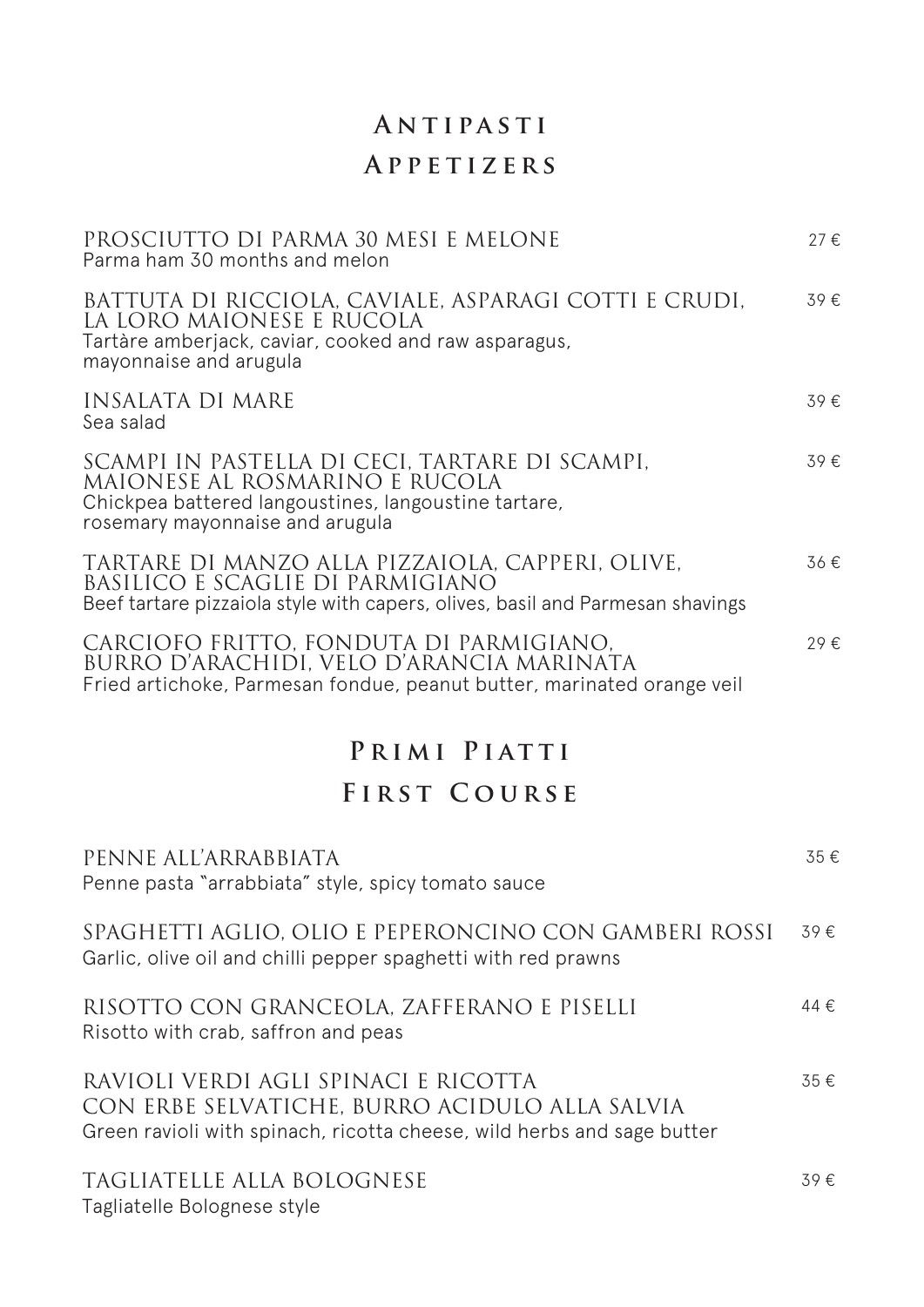#### **Secondi**

### **Main Courses**

| TRANCIO DI BRANZINO ALLA GRIGLIA.<br>FUNGHI CARDONCELLI E SALSA ALLO CHAMPAGNE<br>Grilled sea bass, cardoncelli mushrooms and champagne sauce             | 50€ |
|-----------------------------------------------------------------------------------------------------------------------------------------------------------|-----|
| FILETTO DI MANZO ALLA GRIGLIA CON PUREA DI SEDANO<br>RAPA AFFUMICATO<br>Beef filet with smoked celeriac purea                                             | 52€ |
| PESCATO DEL GIORNO ALL'ACQUA PAZZA<br>CON OLIVE E CAPPERI<br>Catch of the day "acqua pazza" with olives and capers                                        | 50€ |
| NODINO DI VITELLO AI DUE PEPI CON VIGNAROLA<br>Veal cutlet with two peppers and vignarola                                                                 | 47€ |
| TARTE-TATIN DI VERDURE CON SPUMA DI PARMIGIANO<br>E PISTACCHI<br>Vegetable tartlet with Parmesan foam and pistachios                                      | 30€ |
| COSTOLETTE DI AGNELLO ALLA GRIGLIA<br>CON BATTUTA DI MELANZANE, CAPPERI E POMODORI SECCHI<br>Grilled lamb chops with aubergine, capers and dried tomatoes | 44€ |

## **Dolci**

### **Desserts**

PANE BURRO E MARMELLATA - FETTE BISCOTTATE HOMEMADE, CREMOSO 19 € AL ROSMARINO, GELATO AL PANE, MARMELLATA DI FRAGOLE E RABARBARO Bread, butter and jam - Homemade rusks, rosemary cream, bread ice cream, strawberry jam and rhubarb

APE REGINA - MOUSSE AL MIELE, PANNACOTTA ALLA CAMOMILLA, GELATO AL POLLINE Queen Bee - Honey mousse, chamomile pannacotta, pollen ice cream 19 €

LA MINESTRA DEL CONTADINO - ZUPPETTA DI CAROTE E CANNELLA, SORBETTO AL CETRIOLO E BASILICO, CROSTINO SALATO, CHIPS DI PATATE DOLCI Farmer's soup - Carrots and cinnamon, cucumber and basil sorbet, savory crouton, sweet potato chips 19 €

DEGUSTAZIONE DEI NOSTRI GELATI Homemade ice-cream selection